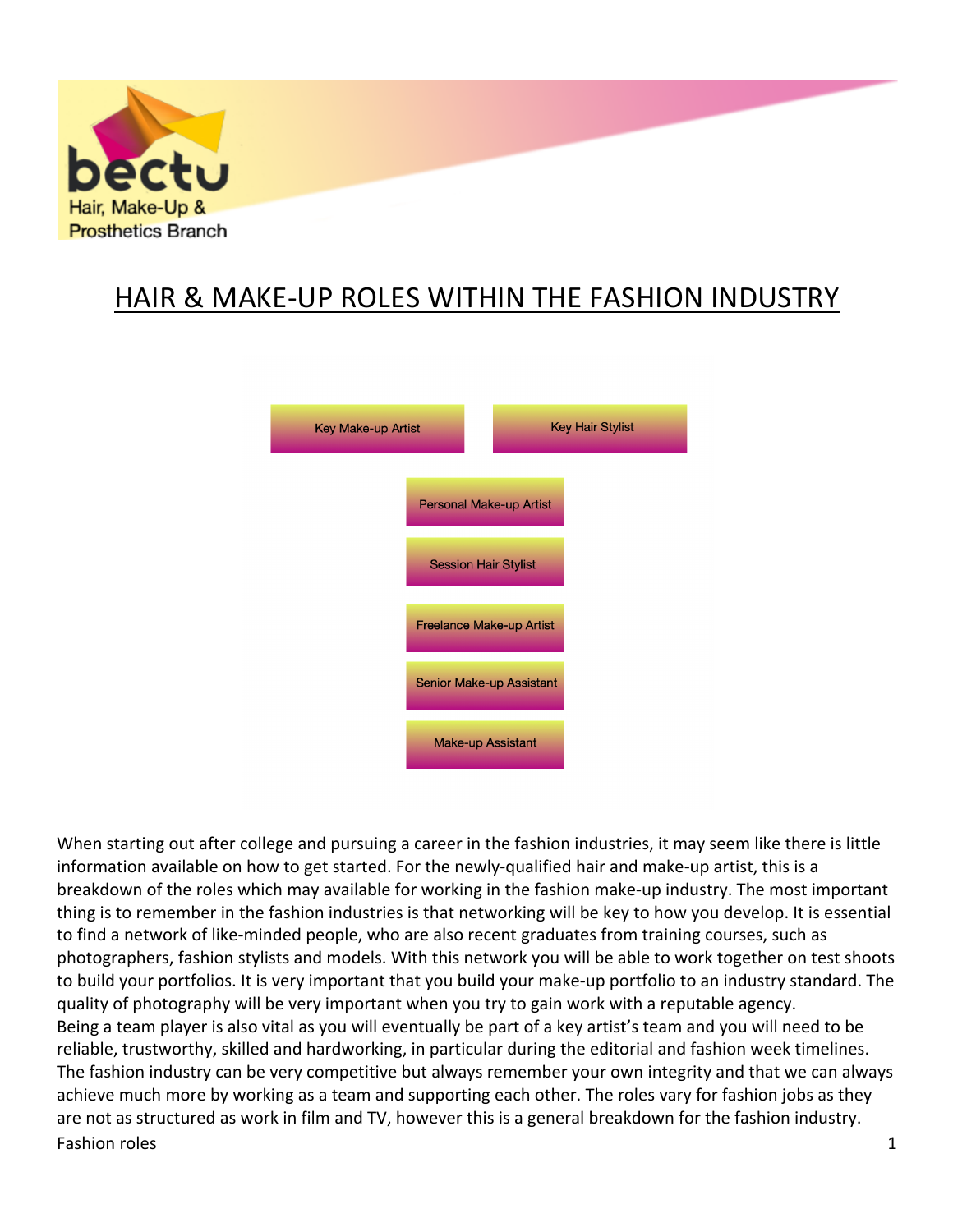

## **Key Make-up Artist and Key Hair Stylist**

Generally key artists are divided into either hair or make-up. On most high-profile productions, such as fashion weeks, editorial and advertising campaigns, there will be a key make-up artist and a key hair artist who are very established in the fashion industry.

A key hair and make-up artist who is proficient in both hair and make-up may sometimes head both teams. However, on big budget fashion shows, editorial and advertising campaigns, hair and make-up will generally direct their separate teams. The key artist will hold meetings in advance to liaise with artistic directors, fashion designers, agents and the clients to discuss the image they have in mind.

The key artist will also generally have a permanent team who will organise their stock requirements, teams and assistants. They may organise interviews for more extensive teams for larger productions such as runway shows and music videos.

The key artist will usually be represented by an agency who will manage their diary and bookings.

| <b>Key Make-up</b>      | <b>Key Hair</b>       |
|-------------------------|-----------------------|
| Val Garland             | Sam McKnight          |
| Mary Greenwell          | James Brown           |
| Lisa Eldridge           | Earl Simms            |
| <b>Wendy Rowe</b>       | Orlando Pita          |
| <b>Andrew Gallimore</b> | Guido Palau           |
| Ruby Hammer             | Josh Wood             |
| Lucia Pieroni           | Carlos Ferraz         |
| Alex Box                | Eamonn Hughes         |
| Polly Osmond            | Ken O'Rourke          |
| <b>Caroline Barnes</b>  | <b>Tracie Cant</b>    |
| Neil Young              | Charlotte Mensah      |
| Dick Page               | Kevin Fortune         |
| Pat McGrath             | Sam Burnett           |
| Charlotte Tilbury       | <b>Anthony Turner</b> |
| Carol Brown             | Luke Hersheson        |
| <b>Terry Barber</b>     | Davide Barbieri       |
| Lan Nyguyen Grealis     | Paul Windle           |
| <b>Sharon Dowsett</b>   | <b>Errol Douglas</b>  |

Below is a table of current key artists represented by leading agencies (Nov 2020)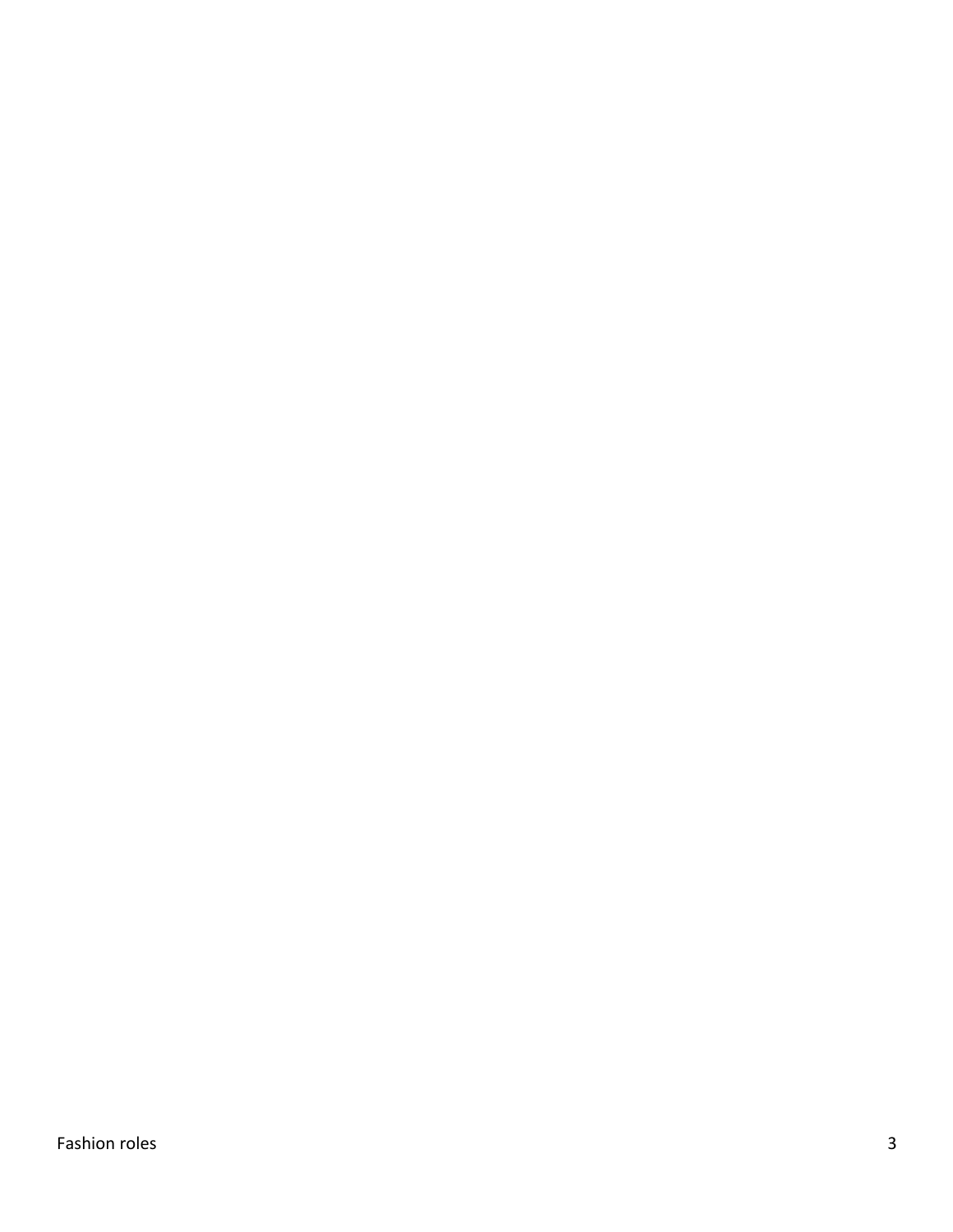| bectu<br>Hair, Make-Up &<br><b>Prosthetics Branch</b> |
|-------------------------------------------------------|
|                                                       |

## **Personal Make-up Artists**

Personal make-up artists are generally assigned to a model or actress to work with them on red carpet events, advertising or editorial campaigns and presentations. The personal make-up artist is often represented by an agency who will negotiate their bookings, calendars & fees

## *Examples of Personal Make-up Artists*

| <b>Actress/Model</b> | <b>Make-up Artist</b>   |
|----------------------|-------------------------|
| Cate Blanchett       | Mary Greenwell          |
| <b>Lily Collins</b>  | Polly Osmond            |
| Paloma Faith         | Lan Nguyen Grealis      |
| Emma Willis          | Amanda Bowen            |
| <b>Beth Ditto</b>    | <b>Andrew Gallimore</b> |

#### **Session Hair Stylist**

Session hair stylists work individually on advertising & editorial campaigns and red carpet events. Generally they will be represented by an agency who will arrange their schedules, diaries, negotiate fees and bookings. The hair styling kits are extensive; Sam McKnight is on record as stating that for any one fashion week show he has a collection of 14 suitcases full of products, adornments, hairpieces & wefts and electrical equipment plus an army of 10 hairstyling assistants.

## *Examples of Key Session Hair Stylists*

| Sam McKnight | Josh Wood          | <b>Charlotte Mensah</b> |
|--------------|--------------------|-------------------------|
| James Brown  | Carlos Ferraz      | Kevin Fortune           |
| Earl Simms   | Eamonn Hughes      | Sam Burnett             |
| Orlando Pita | Ken O'Rourke       | <b>Anthony Turner</b>   |
| Guido Palau  | <b>Tracie Cant</b> | Luke Hersheson          |
| Neil Moodie  | Paul Windle        | Davide Barbieri         |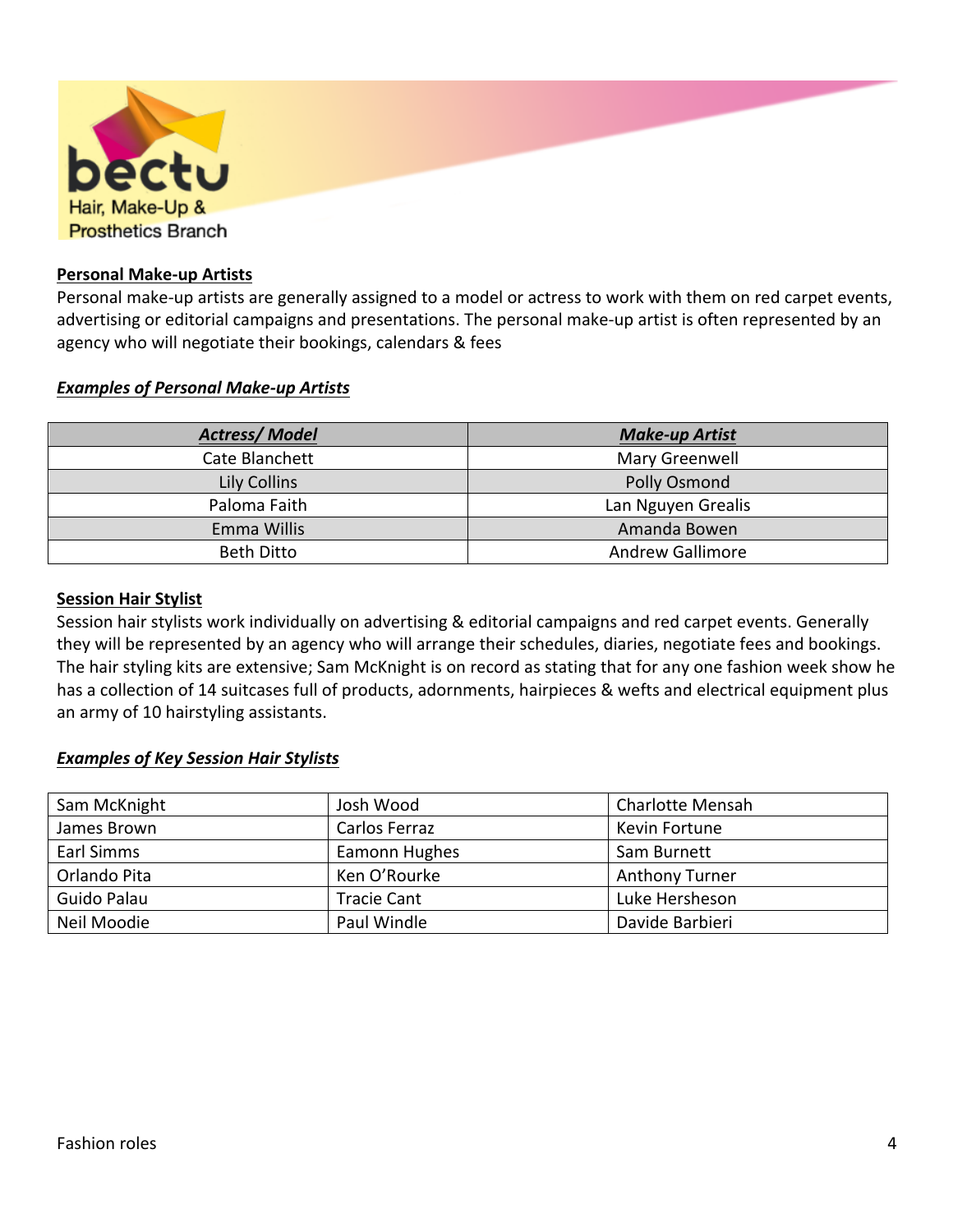

## **Freelance Make-up Artist**

There is a wide area of freelance employment for make-up artists in the fashion industry, however this area of work can be unregulated. Freelance make-up artists' work will vary according to the calendars of the various fashion weeks and advertising or editorial work. Some artists may be represented by an agency while others manage their own bookings. If you are represented by an agency they will negotiate work rates, insurance and organise your portfolio. Either way, working as a freelance make-up artist in fashion, you will need to understand cash-flow and save for lean times as jobs in this industry can take from 1 month to 6 months to be paid. Learn to plan and put good systems in place as it can be very tough in the early stages.

| <b>Freelance Work</b>              | <b>Details</b>                                                     |
|------------------------------------|--------------------------------------------------------------------|
| <b>London Fashion Week</b>         | These are the main fashion weeks and are usually held in February  |
| <b>Paris Fashion Week</b>          | and September, although other large runway shows happen            |
| <b>Milan Fashion Week</b>          | throughout the year.                                               |
| New York Fashion Week              | Freelance make-up artists may lead their own team, join bigger     |
|                                    | teams or may be employed by a make-up company who may              |
|                                    | sponsor the show.                                                  |
|                                    | For example MAC Cosmetics often support key artists with their in- |
|                                    | house Pro Team of senior artists.                                  |
|                                    | Payment is usually by invoice.                                     |
| Editorial                          | Photographic shoots for magazines.                                 |
|                                    | Hair and make-up artists may be represented by agencies or be      |
|                                    | freelance.                                                         |
|                                    | Payment is usually by invoice.                                     |
| Advertising/Advertorial            | Advertising campaigns are regulated by the APA - Advertising       |
| Commercials                        | Producers Association.                                             |
|                                    | Hair and make-up artists may be represented by agencies or be      |
|                                    | freelancers who have built up a good working relationship with     |
|                                    | clients/teams/agencies. TV directors who chose their hair and      |
|                                    | make-up designers/HODs, often request trusted designers they       |
|                                    | have worked with previously. Big budget campaigns often allow      |
|                                    | the designers to select their own teams of support artists and     |
|                                    | assistants for the shoot.                                          |
|                                    | Payment is usually by invoice.                                     |
| E-Commerce/Look Books              | Working with brands for their Look Books. Payment by invoice.      |
| Red Carpet/Special Occasion/Bridal | Payment by invoice and setting own rates with regular clients.     |
| <b>Macro Beauty Editorials</b>     | Hair and make-up artists working in a team with a photographer.    |
|                                    | Payment is usually by invoice.                                     |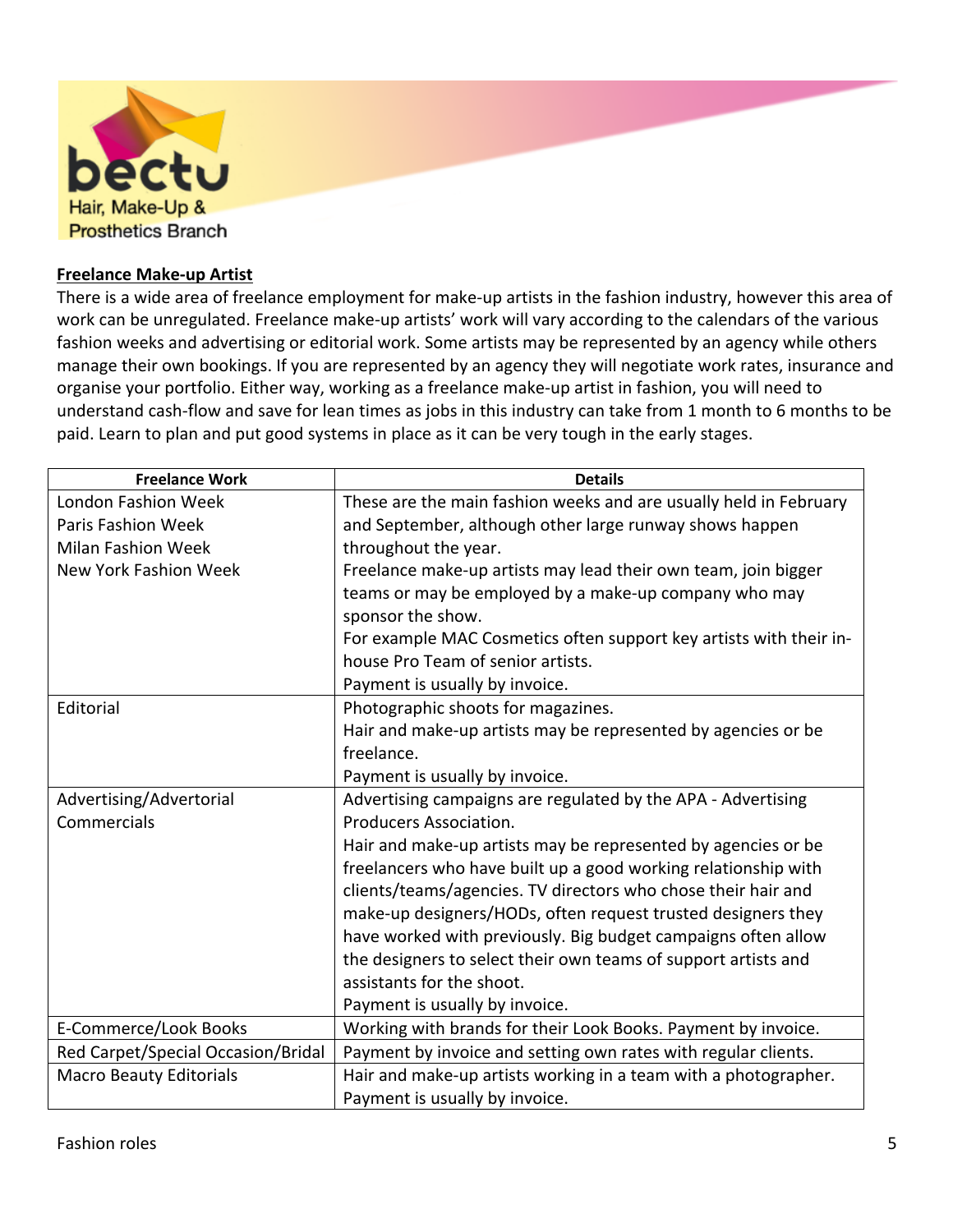## **Employed Hair and Make-up Artists**



| <b>Employed work</b>          | <b>Detail</b>                                          |
|-------------------------------|--------------------------------------------------------|
| In-house Hair & Make-up Teams | Online clothing companies such as ASOS employ hair     |
|                               | and make-up artists on a full-time or part-time basis. |
| Retail Make-up Artist         | Make-up retail, selling cosmetics on a counter.        |
|                               | Full-time or part-time contracts available. These can  |
|                               | offer career incentives leading to management or       |
|                               | training positions and senior artists or Pro Team      |
|                               | selections.                                            |
|                               | Positions Include:                                     |
|                               | <b>Store Manager</b>                                   |
|                               | <b>Assistant Store Manager</b>                         |
|                               | <b>Education and Training Manager</b>                  |
|                               | Key Sales Manager                                      |
|                               | Area Sales Manager                                     |
|                               | <b>National Sales Manager</b>                          |
|                               | Pro Team Manager                                       |
| Make-up Studios               | Studios that offer a photographic package including    |
|                               | hair and make-up have full-time and part-time work     |
|                               | available. Payment is usually based on a shift of      |
|                               | allocated hours.                                       |
| <b>Cosmetic Agency</b>        | Make-up artists can be booked by cosmetics             |
|                               | agencies to work in cosmetics in high street           |
|                               | department stores.                                     |
|                               | This is an employed role, paid by the hour             |

## **Senior Make-up Assistant**

This is generally a make-up assistant who works predominantly in a key make-up artist's team. They will be one of their main assistants and may be employed full time by the key make-up artist or their agency. The senior make-up assistant will organise the key make-up artist's stock supplies for all their runway shows and editorial campaigns. They will recruit and interview teams to work in the key artist's crew during fashion weeks. They organise schedules for working backstage to support the key make-up Artist.